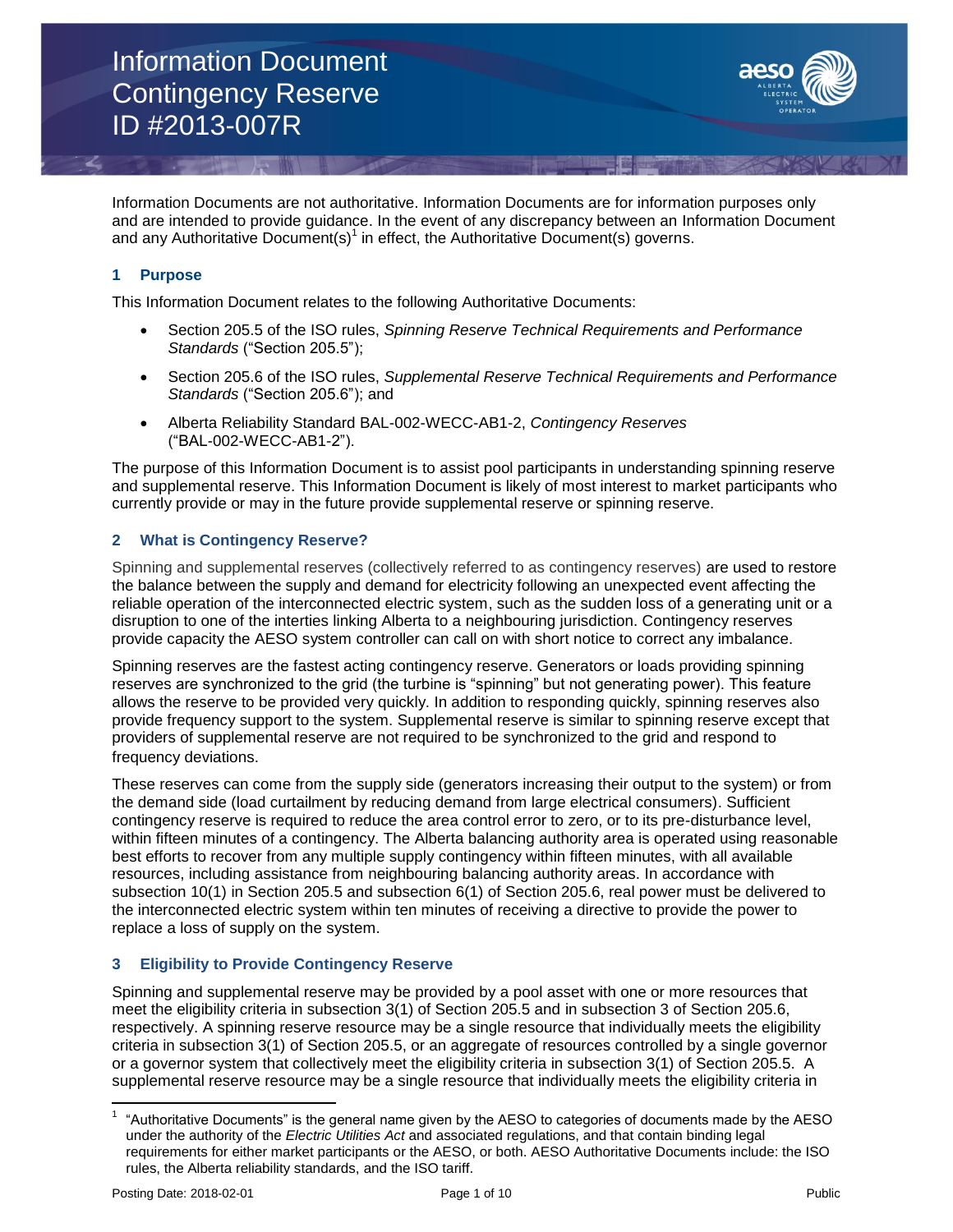

subsection 3 of Section 205.6, or an aggregate of resources that collectively meet the eligibility criteria in subsection 3 of Section 205.6. The pool asset must be qualified by the AESO to provide contingency reserve in accordance with subsection 4(1) of each rule.

Spinning reserve resources require a governor system that dynamically responds to a change in frequency to provide an automatic response. Under section 3(1)(b)(iii) of Section 205.5, in the case of synchronous generators, the maximum operating range of a spinning reserve resource is usually the difference of the maximum authorized real power (MARP) value and the minimum stable generation (MSG) value of the resource. In the case of battery storage system, the maximum operating range of a regulating reserve resource is the difference of (maximum authorize charging power plus maximum authorized discharging power) and (maximum authorized charging power or maximum authorized discharging power).

Market participants can apply to the AESO to provide contingency reserves by completing and submitting the application form on the AESO's website. In accordance with subsection 2(2) of Section 205.5 and Section 205.6, the AESO must receive a completed application before it can make any determination on resource eligibility and pool asset qualification.

#### **4 Procurement**

The AESO procures spinning reserve and supplemental reserve based on spinning reserve and supplemental reserve levels identified in the *7 Day Forecast of Operating Reserves Volumes* report located on the [AESO website.](https://www.aeso.ca/market/market-and-system-reporting/) The AESO's contingency reserve requirements are set out in Alberta reliability standards BAL-002-AB-1 and BAL-002-WECC-AB1-2.

The AESO normally procures spinning reserve and supplemental reserve through the Alberta Watt-Ex Exchange, operated by Watt-Ex, but may use other means under certain circumstances. The AESO may adjust the volume of contingency reserve in real-time based on actual system conditions. Refer to Information Document #2013-005R, *Operating Reserve*, for more information on procurement.

#### **5 Dispatches and Directives**

#### **5.1 Dispatches**

When the AESO issues a dispatch to a pool asset to provide supplemental reserve or spinning reserve, the dispatch is sent with one of the following acronyms to indicate the service type:

- SUPG to identify a generating unit connected to the interconnected electric system that is supplying supplemental reserve;
- SUPL to identify a load connected to the interconnected electric system that is supplying supplemental reserve; or
- SR to identify any type of asset providing spinning reserve.

A pool asset that receives a dispatch to provide contingency reserve is required to move into a position such that the pool asset is capable of providing the real power set out in the dispatch within the tolerances set out in subsection 5(1) of Section 205.5 and Section 205.6. This tolerance is applied at the pool asset level. For example, when multiple spinning reserve resources within the same pool asset are providing spinning reserve at the same time, the tolerance applies to the pool asset as a whole and not to each resource individually.

# **5.2 Directives**

In each contingency reserve directive, the AESO indicates the requested real power quantity, the remaining quantity of contingency reserve attributed to that pool asset and the time the directive was issued.

During an under frequency event, if a pool asset has already provided some or all of the requested real power quantity through the action of the governor system, that quantity may be subtracted from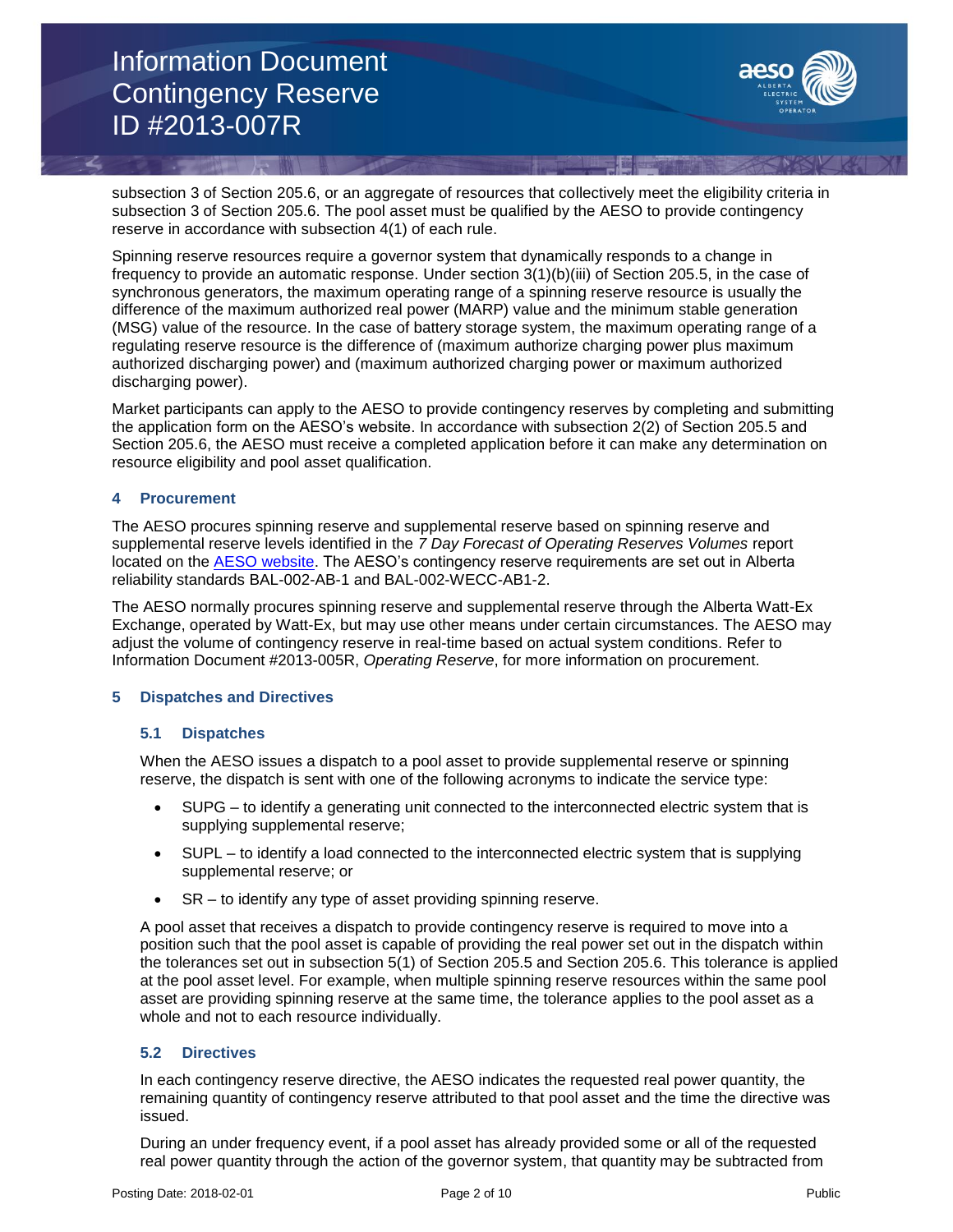

the requested real power quantity. Even if the frequency returns to normal, the total requested real power quantity must continue to be supplied in accordance with subsection 10 of Section 205.5 or subsection 6 of Section 205.6.

When a pool asset is providing both regulating reserve and contingency reserve (i.e. spinning reserve or supplemental reserve), and is subject to a directive for contingency reserve, the directive performance requirements outlined in subsection 10 of Section 205.5 or subsection 6 of Section 205.6 may be met in the following manner:

Some or all of the real power increase set out in the contingency reserve directive may be provided by:

- increasing the low and high limit values of the regulating reserve range above their instantaneous values at the time of the contingency reserve directive; and
- continuing to provide the full dispatched amount of regulating reserve in accordance with Section 205.4 of the ISO rules, *Regulating Reserve Technical Requirements and Performance Standards*.

In such a case, the increase in the low limit value is considered to be part or all of the real power increase required in subsection 10 of Section 205.5 or subsection 6 of Section 205.6.



- A Pool asset at energy dispatch (100MW), RR dispatch (50MW), contingency reserve dispatch (50MW).
- B Pool asset receives contingency reserve directive (50MW).
- B to C Pool asset ramps up to provide response to contingency reserve directive (50MW), full RR range provided while ramping, RR provided in accordance with Section 205.4 while ramping.
- C Pool asset at energy dispatch (100MW), RR dispatch (50MW), contingency reserve directive (50MW).

As an example, when a pool asset is comprised of two or more generating units, the real power increase set out in the contingency reserve directive may be provided through the cumulative response from those generating units not providing regulating reserve and adjustments, as described above, to generating units providing regulating reserve.

For all cases other than those contemplated by subsection 4 of Section 205.2, of the ISO rules, *Issuing Dispatches and Directives for Operating Reserve* when an asset with a current energy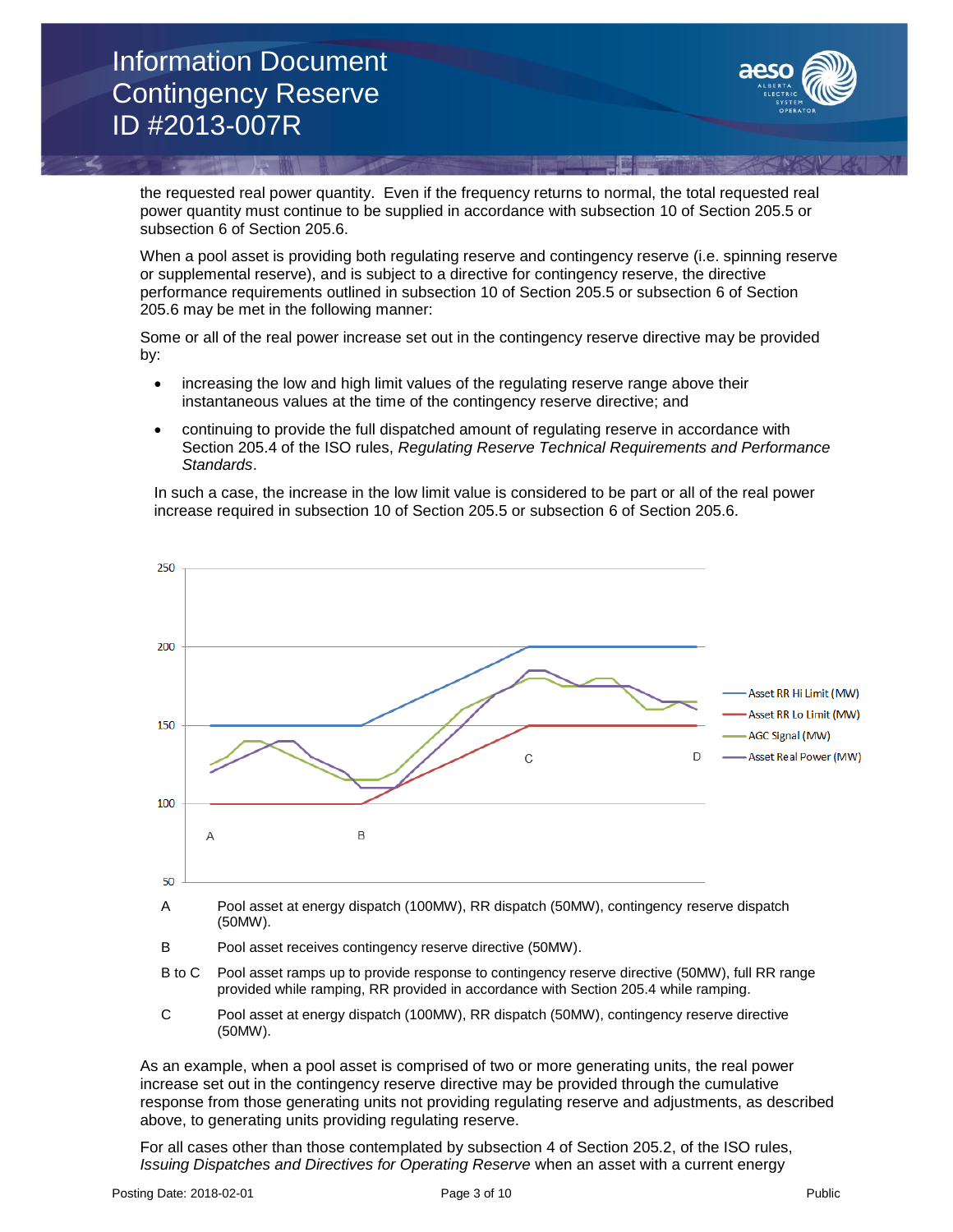

dispatch level receives a directive for contingency reserve, compliance with the combined energy dispatch and contingency reserve directive is assessed against the requirements in subsection 10 of Section 205.5 or subsection 6 of Section 205.6, as applicable. The AESO considers any real power provided pursuant to subsection 10(2) of Section 205.5 and subsection 6(2) of Section 205.6 that is in excess of the quantities set out in subsection 10(1) of Section 205.5 and subsection 6(1) of Section 205.6 to form part of a pool participant's response to the amount of real power set out in the directive.

While the provision of the required real power increase in response to a contingency directive is critical for the reliable operation of the interconnected electric system, the provision of real power in excess of the directed amount can also pose a risk to reliability. Contingency reserve providers are cautioned to keep this in mind when responding to a directive for contingency reserve.

#### **6 Test Description**

The pool asset providing contingency reserve may be tested in accordance with subsection 12 of Section 205.5 and subsection 8 of Section 205.6. The pool asset providing contingency reserve is made available to the AESO system controller according to a pre-arranged schedule for at least an eight hour period. A general guideline for testing is set out in the contingency reserve test description below, and illustrated in Appendices 1 through 3 of this Information Document. The contingency reserve test may be adjusted in real time, as deemed necessary by the AESO, based on system conditions and/or observed responses from the pool asset undergoing the test.

During the eight hour period, the AESO issues a dispatch to the spinning reserve or supplemental reserve provider. The pool asset providing spinning reserve or supplemental reserve must be in position, within fifteen minutes of receiving the dispatch, to provide the real power quantity as indicated in the dispatch, in accordance with subsection 5 of Sections 205.5 and 205.6. At some random times during the eight hour testing period, the AESO issues directives to reduce or increase the real power corresponding to the declared quantity of spinning reserve or supplemental reserve.

The response of the pool asset providing the spinning reserve or supplemental reserve is monitored for the following characteristics, which both the pool participant and the AESO record:

- a) the initial real power of the pool asset providing spinning reserve or supplemental reserve at the dispatch time;
- b) that the pool asset providing spinning reserve or supplemental reserve has positioned itself to provide supplemental reserve within fifteen minutes of the AESO dispatch;
- c) the real power of the pool asset providing spinning reserve or supplemental reserve at the time of the directive;
- d) the delay between the time of the AESO directive and the start of the real power response from the pool asset providing spinning reserve or supplemental reserve;
- e) for a generating asset, that the maximum real power from the pool asset providing spinning reserve or supplemental reserve is delivered within ten minutes of the AESO directive; or

for a load asset, that the real power is reduced by the pool asset providing spinning reserve or supplemental reserve within ten minutes of the AESO directive; and

f) the maximum and minimum real power from the pool asset providing spinning reserve or supplemental reserve during the ten to sixty minute time period following the AESO directive.

#### **7 North West Power Pool Reserve Sharing Agreement**

The North West Power Pool Reserve Sharing Agreement may be invoked in the event of both single and multiple contingencies. As a member of the North West Power Pool Reserve Sharing Agreement, the AESO is obligated to provide contingency reserve to another balancing authority if requested. The documentation for the North West Power Pool Reserve Sharing Program can be found on the North West Power Pool website at: [www.nwpp.org.](http://www.nwpp.org/)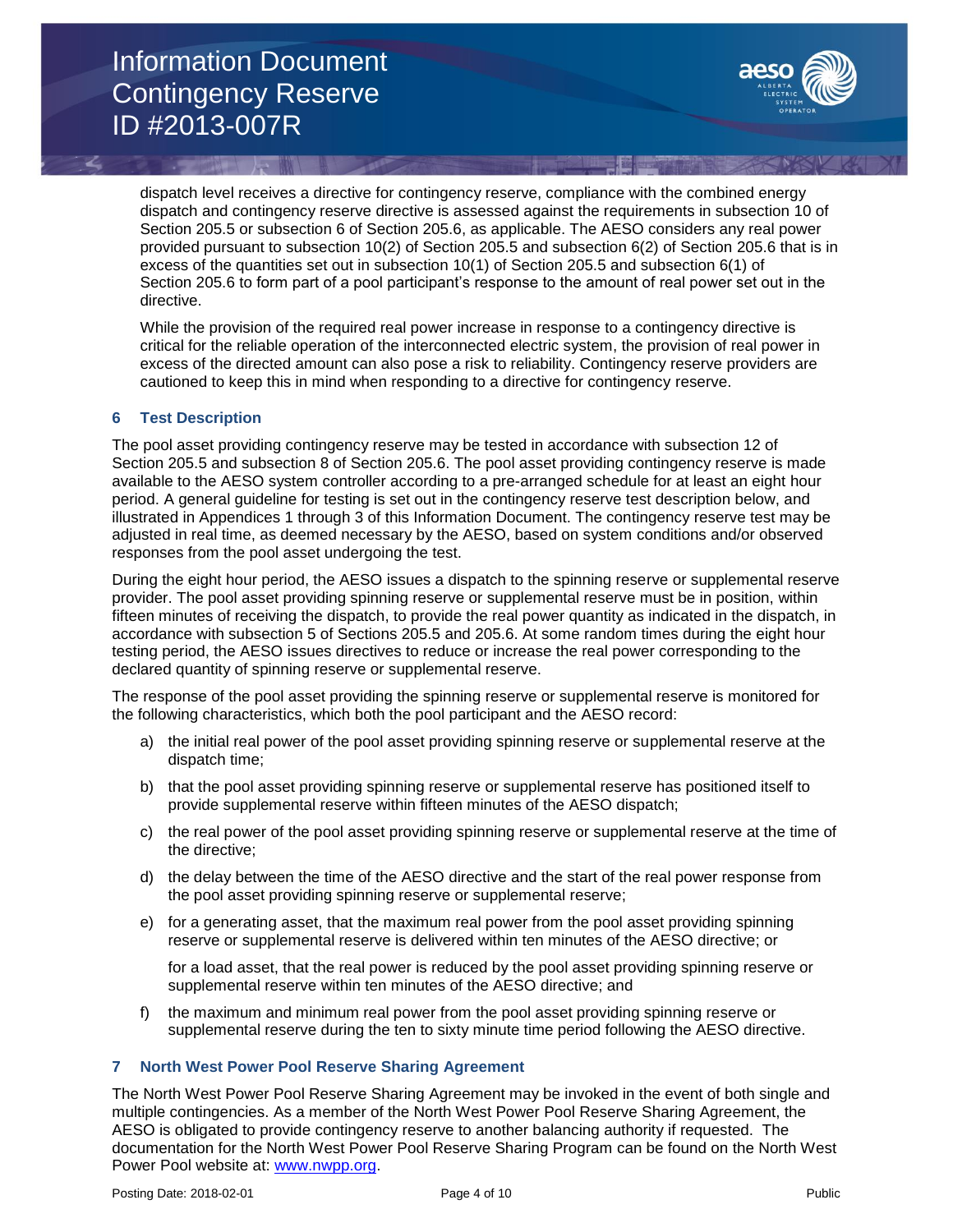

### **8 Appendices**

Appendix 1 – *Test Sequence for a Generator Pool Asset Supplying Spinning Reserve or Supplemental Reserve that is Synchronized to the Interconnected Electric System*

Appendix 2 – *Test Sequence for a Generator Pool Asset Supplying Supplemental Reserve that is Not Synchronized to the Interconnected Electric System*

Appendix 3 – *Test Sequence for a Load Pool Asset Supplying Supplemental or Spinning Reserve to the Interconnected Electric System*

#### **Revision History**

| Posting Date | Description of Changes                                                                      |
|--------------|---------------------------------------------------------------------------------------------|
| 2018-02-01   | Revisions to align with amended Operating Reserve rules in effect<br>as of February 1, 2018 |
| 2017-03-14   | Section 5.2 amended                                                                         |
| 2017-02-09   | Section 5.2 amended                                                                         |
| 2016-09-28   | Administrative amendments                                                                   |
| 2014-12-23   | Initial Release                                                                             |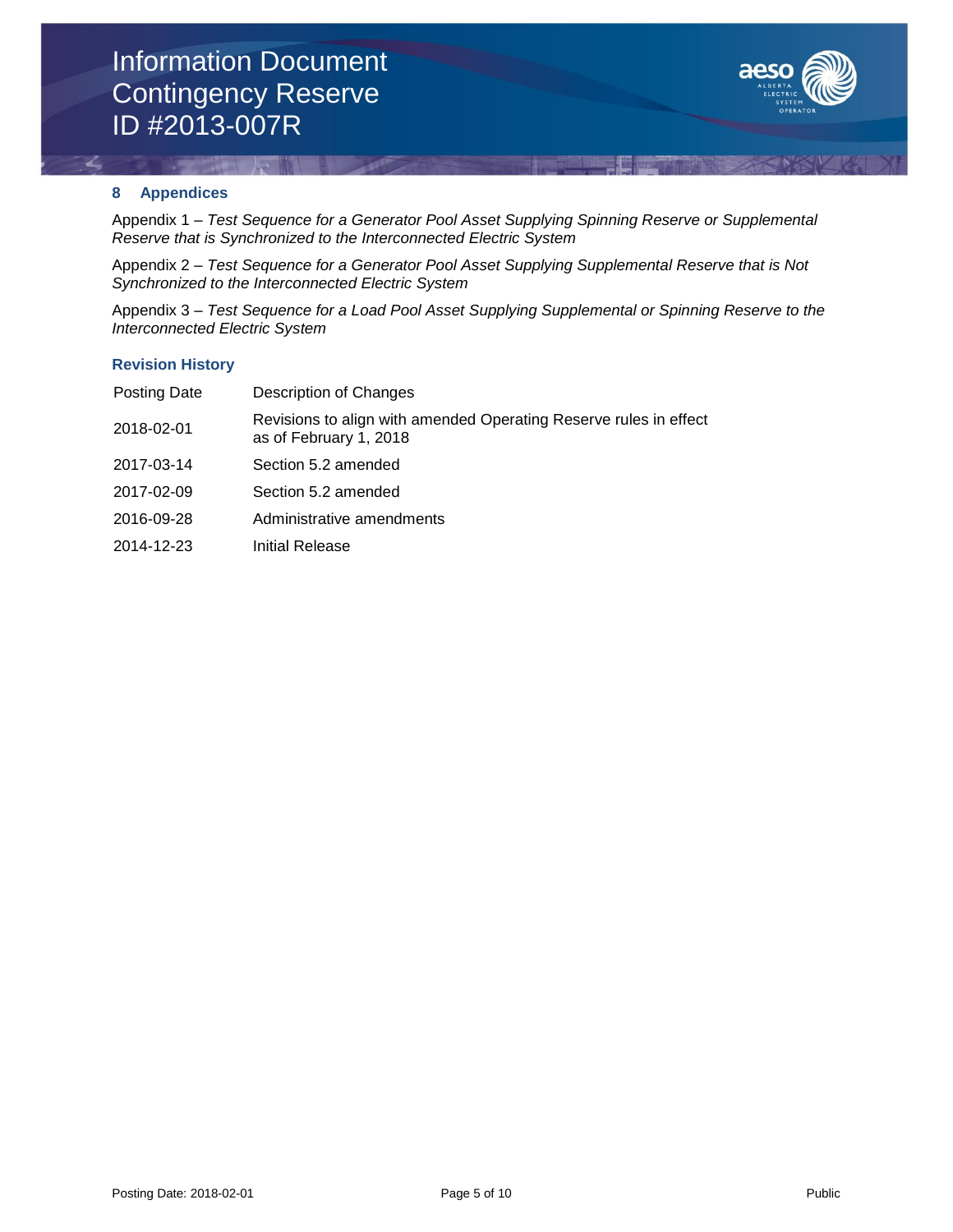

**Appendix 1 – Test Sequence for a Generator Pool Asset Supplying Spinning Reserve or Supplemental Reserve that is Synchronized to the Interconnected Electric System**



This figure illustrates a possible response from a pool asset that is synchronized to the interconnected electric system and is providing either spinning reserve or supplemental reserve. It is assumed that there are no energy market dispatches during the test time period. The meaning of the labeled points is as follows:

- A represents the real power of the pool asset providing spinning or supplemental reserve prior to the beginning of the test.
- B represents the AESO's dispatch to the pool asset providing spinning or supplemental reserve volume. Within fifteen (15) minutes the spinning or supplemental reserve asset(s) should be at a real power level to provide the supplemental reserve volume requested by the AESO.
- B to C at this point there may be up to an eight hour delay before the AESO issues a directive.
- C to D the AESO issues a directive to deploy a volume of spinning or supplemental reserve. Within ten minutes of the AESO directive the pool asset providing spinning or supplemental reserve should be providing a quantity of real power equal to the instantaneous amount of real power of the pool asset at the time of the directive plus the amount of real power set out in the directive.
- D to E represents the spinning or supplemental reserve asset(s) that, from the first time the spinning or supplemental reserve asset achieves this quantity to fifteen minutes after the time of the directive, maintains an average quantity of real power that is equal to or more than the instantaneous amount of real power of the pool asset at the time of the directive plus the amount of real power set out in the directive.
- E to F represents the spinning or supplemental reserve asset(s) that, for each consecutive ten minute interval starting fifteen minutes following the receipt of a directive, maintains an average quantity of real power that is equal to the instantaneous amount of real power of the pool asset at the time of the directive plus the amount of real power set out in the directive, within a tolerance of:
	- (a) five MW for a load pool asset or a generating pool asset with a maximum capability of two hundred MW or less; or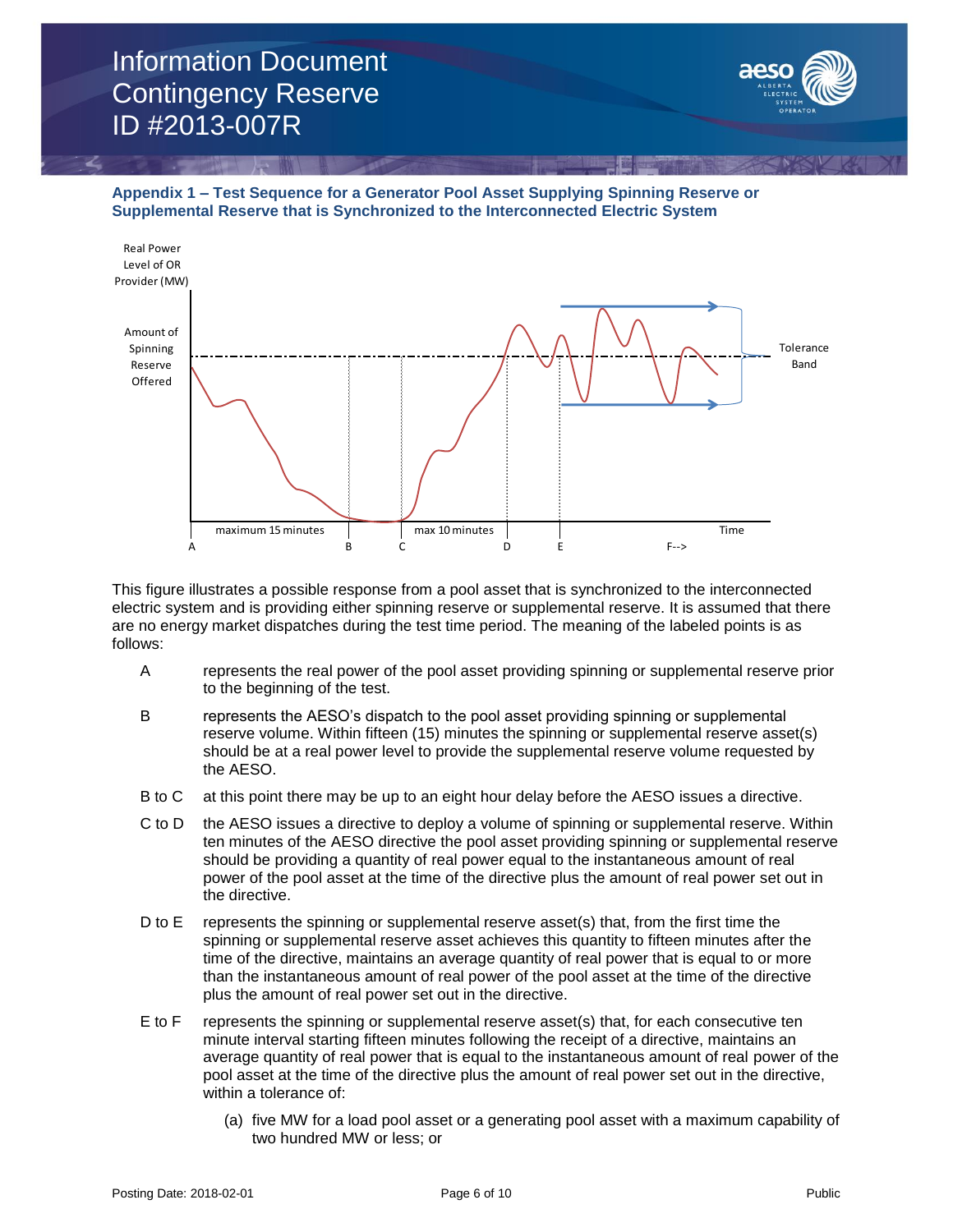

(b) ten MW for a load pool asset or a generating pool asset with a maximum capability of greater than two hundred MW.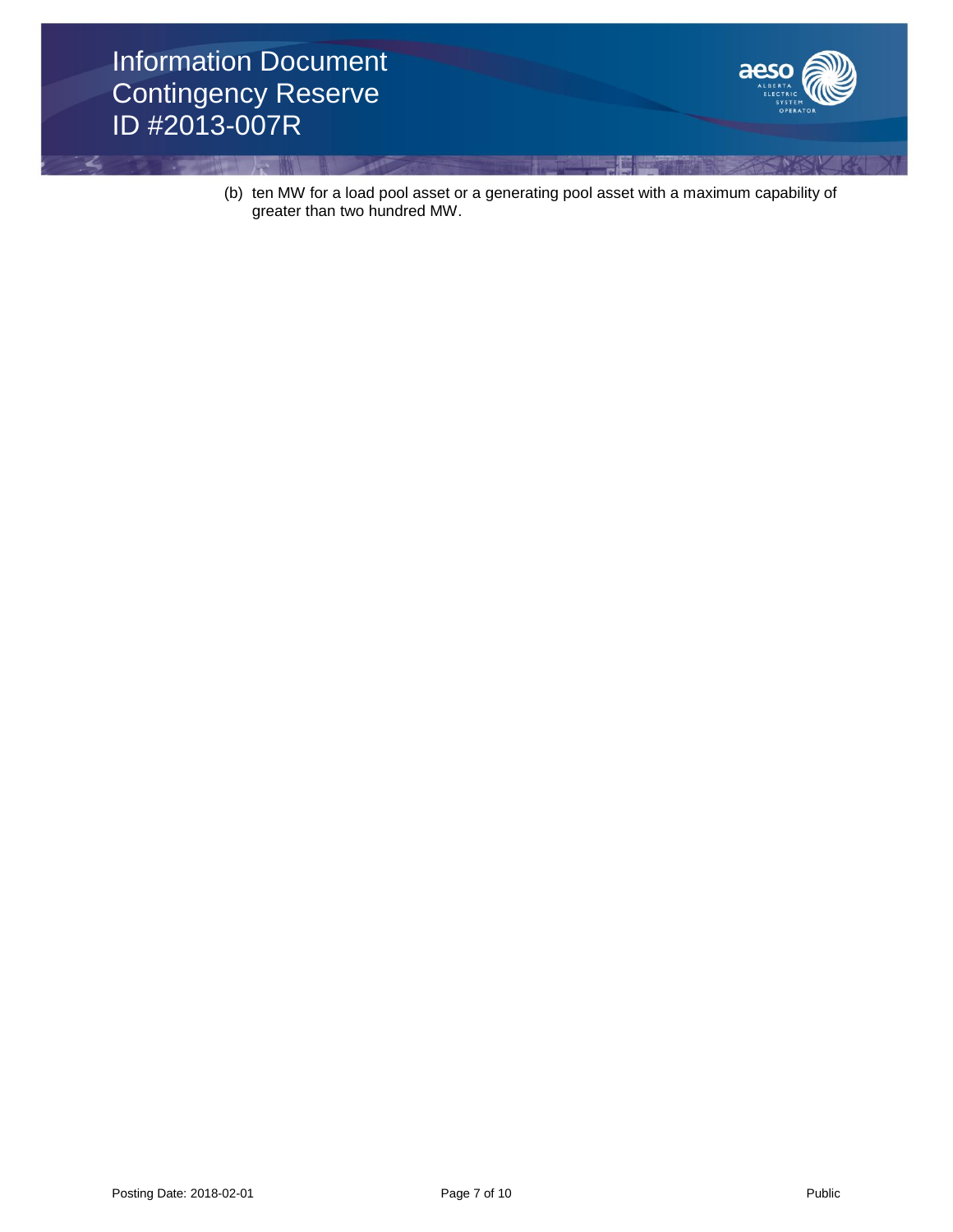

**Appendix 2 – Test Sequence for a Generator Pool Asset Supplying Supplemental Reserve that is Not Synchronized to the Interconnected Electric System**



This figure shows a possible response from a generator that is not synchronized to the interconnected electric system providing supplemental reserve. The meaning of the labeled points is as follows:

- A represents the off-line state of the asset providing supplemental reserve prior to the beginning of the test.
- B to C represents a delay in synchronizing to the interconnected electric system.
- C to D represents the supplemental reserve asset(s) ramping to deliver the volume of supplemental reserve directed by the AESO. Within ten minutes of the directive, the asset providing supplemental reserve should be providing a quantity of real power equal to the instantaneous amount of real power of the pool asset at the time of the directive plus the amount of real power set out in the directive.
- D to E represents the supplemental reserve asset(s) that, from the first time the supplemental reserve asset achieves this quantity to fifteen minutes after the time of the directive, maintains an average quantity of real power that is equal to or more than the instantaneous amount of real power of the pool asset at the time of the directive plus the amount of real power set out in the directive.
- E to F represents the supplemental reserve asset(s) that, for each consecutive ten minute interval starting fifteen minutes following the receipt of a directive, maintains an average quantity of real power that is equal to the instantaneous amount of real power of the pool asset at the time of the directive plus the amount of real power set out in the directive, within a tolerance of:
	- (a) five MW for a load pool asset or a generating pool asset with a maximum capability of two hundred MW or less; or
	- (b) ten MW for a load pool asset or a generating pool asset with a maximum capability of greater than two hundred MW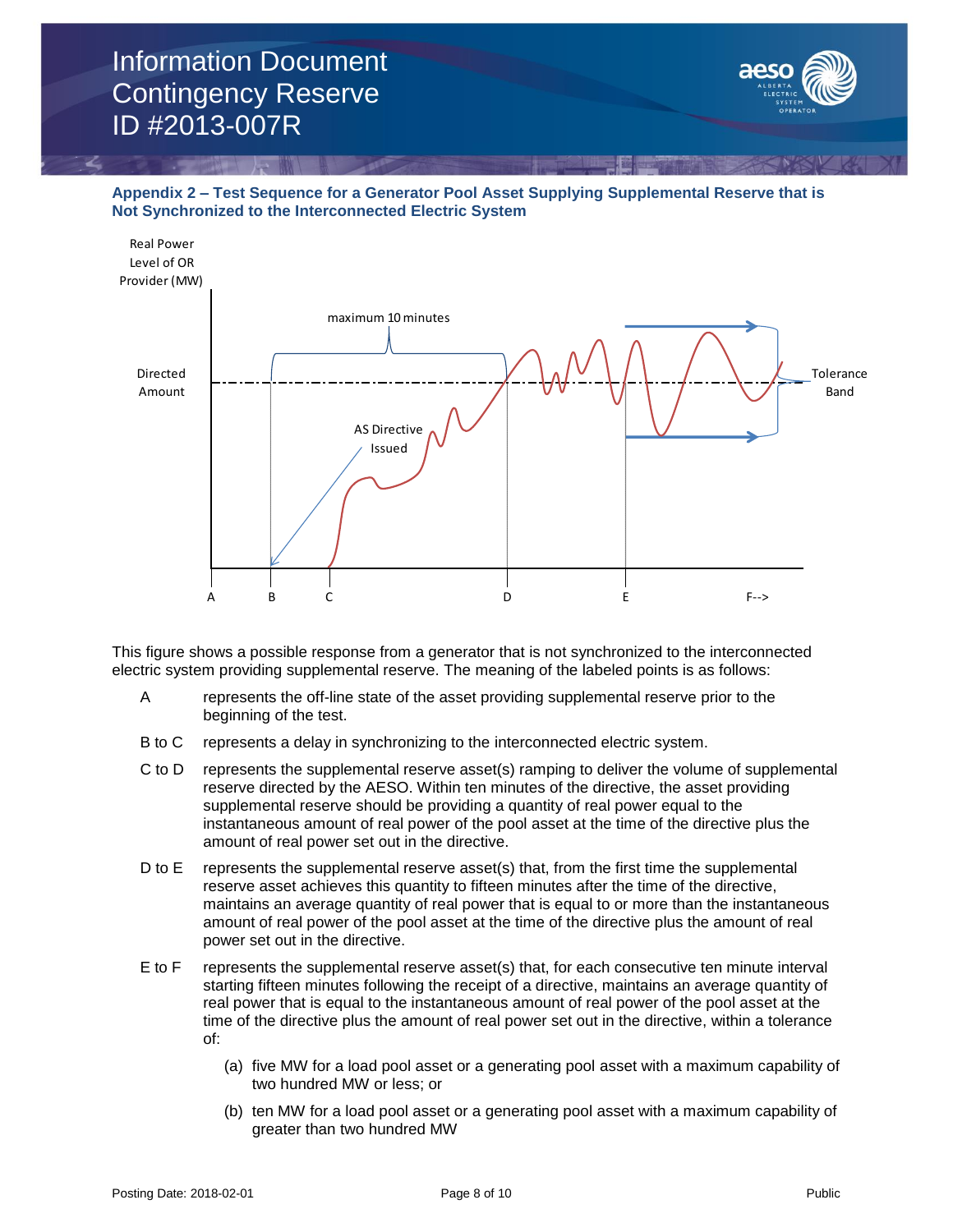



This figure illustrates a possible response from a load pool asset that is providing either spinning reserve or supplemental reserve. The meaning of the labeled points is as follows:

- A represents the real power of the supplemental or spinning reserve asset(s) prior to the beginning of the test.
- B represents the dispatch by the AESO to the pool asset providing supplemental or spinning reserve volume. Within fifteen minutes the supplemental reserve asset(s) should be at a real power level to provide the supplemental reserve volume requested by the AESO.
- B to C at this point there may be up to an eight hour delay before the AESO issues a directive.
- C to D the AESO issues a directive to reduce the volume of supplemental or spinning reserve corresponding to the volume of the directive. Within ten minutes of the directive, the asset providing spinning or supplemental reserve should be providing a quantity of real power equal to the instantaneous amount of real power of the pool asset at the time of the directive plus the amount of real power set out in the directive.
- D to E represents the spinning or supplemental reserve asset(s) that, from the first time the spinning or supplemental reserve asset achieves this quantity to fifteen minutes after the time of the directive, maintains an average quantity of real power that is equal to or more than instantaneous amount of real power of the pool asset at the time of the directive plus the amount of real power set out in the directive.
- E to F represents the spinning or supplemental reserve asset(s) that, for each consecutive ten minute interval starting fifteen minutes following the receipt of a directive, maintain an average quantity of real power that is equal to the instantaneous amount of real power of the pool asset at the time of the directive plus the amount of real power set out in the directive, within a tolerance of:
	- (a) five MW for a load pool asset or a generating pool asset with a maximum capability of two hundred MW or less; or
	- (b) ten MW for a load pool asset or a generating pool asset with a maximum capability of greater than two hundred MW.